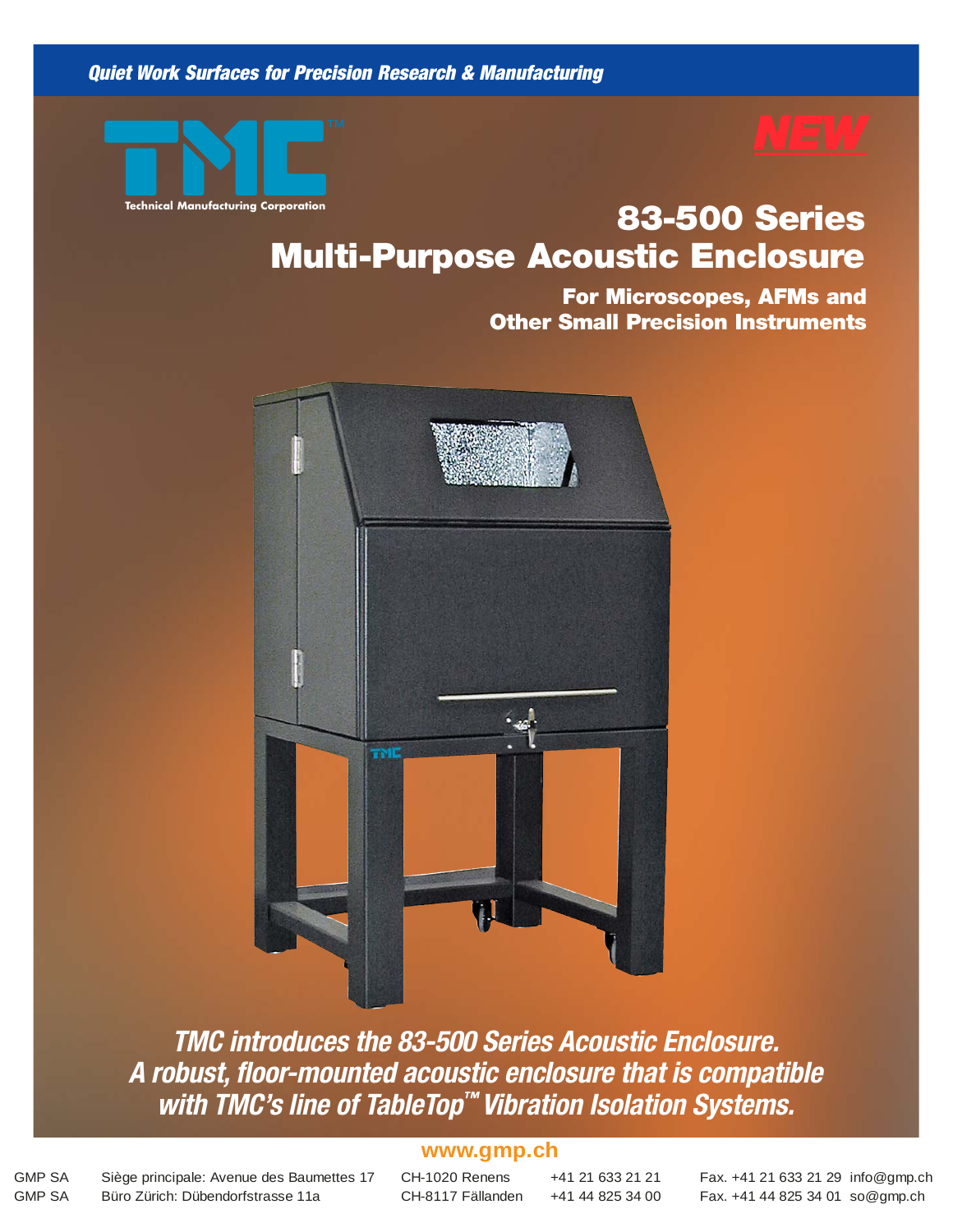#### **Precision Vibration Isolation Systems**



**Multi-Purpose Acoustic Enclosure**



**TMC has offered custom acoustic enclosures for our equipment maker customers for many years. These enclosures are highly engineered and uniquely suited to the specific tool being isolated.**

**End-users, however, were placed in a position of having to design their own acoustic enclosures for their unique applications. Given the level of design involved, this was impractical. Demand arose for a standard, "offthe-shelf" TMC enclosure incorporating many of the features of our custom enclosures with the practicality of a single, multi-purpose design. The 83-500 Series Acoustic Enclosure was designed as this multi-purpose acoustic enclosure.**



**83-500 Series Multi-Purpose Acoustic Enclosure shown housing TableTopPZT™.**







- **Steel exterior with powder-coated finish**
- **Acoustic attenuation, up to 40 dB**
- **Isolators compatible with TMC line of active or passive table top vibration isolation systems**
- **Hinged side panels, glass window, and casters**
- **Self-opening front panel retracts away from operator**
- **Robust handle and latch ensure comfort and ease of use**



**Enclosure shown housing TableTop™ CSP®.**

#### **Acoustic Enclosure Ordering Chart**

| Model | <b>Description</b>        | Width  | Depth | Height | Pricina                       |
|-------|---------------------------|--------|-------|--------|-------------------------------|
|       | 83-501 Acoustic Enclosure | 36 in. |       |        | 32 in.   64 in.   Contact TMC |

### **www.gmp.ch**

GMP SA Siège principale: Avenue des Baumettes 17 CH-1020 Renens +41 21 633 21 21 Fax. +41 21 633 21 29 info@gmp.ch GMP SA Büro Zürich: Dübendorfstrasse 11a CH-8117 Fällanden +41 44 825 34 00 Fax. +41 44 825 34 01 so@gmp.ch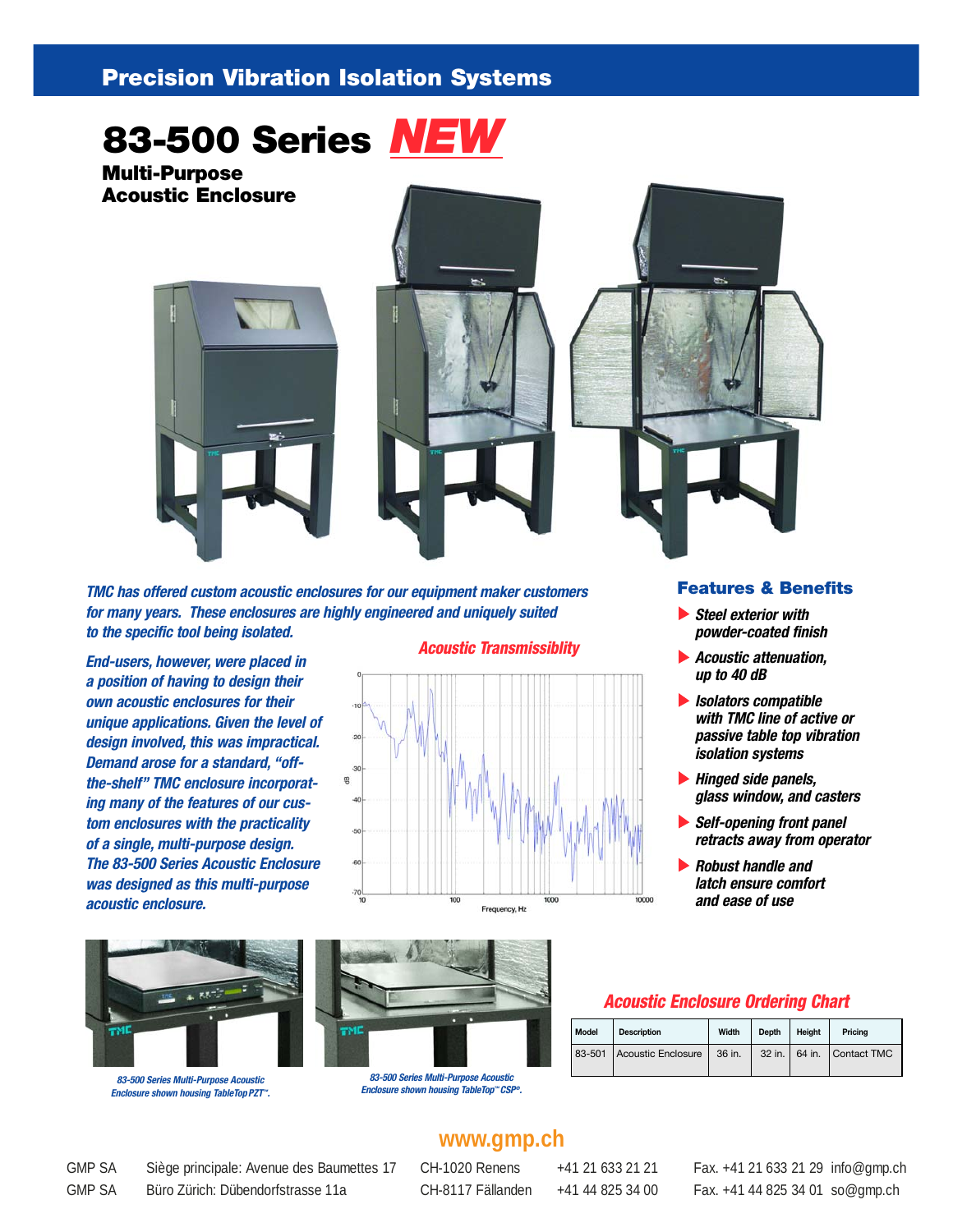#### **Quiet Work Surfaces for Precision Research & Manufacturing**



**For some applications, a custom acoustic enclosure may be necessary. This may demand a significant level of design and engineering. TMC can work with you to configure such a system tailored to your unique requirements.**

#### **OEM and Custom Configurations Integrated steel and stainless steel assemblies incorporating TMC's proprietary vibration and acoustic control techniques**



*Full-size "Walk-in" Acoustic Enclosures*





*Acoustic Enclosure and Vibration Isolation System*



*with acoustic/emi/dust housings (Pre-Amplifier Modules for National Ignition Facility at LLNL).*

#### **www.gmp.ch**

*Enclosure with integrated TMC Electro-Damp*® *PLS Vibration Isolation System for Veeco Process Metrology AFM*

GMP SA Siège principale: Avenue des Baumettes 17 CH-1020 Renens +41 21 633 21 21 Fax. +41 21 633 21 29 info@gmp.ch GMP SA Büro Zürich: Dübendorfstrasse 11a CH-8117 Fällanden +41 44 825 34 00 Fax. +41 44 825 34 01 so@gmp.ch

*Electropolished*